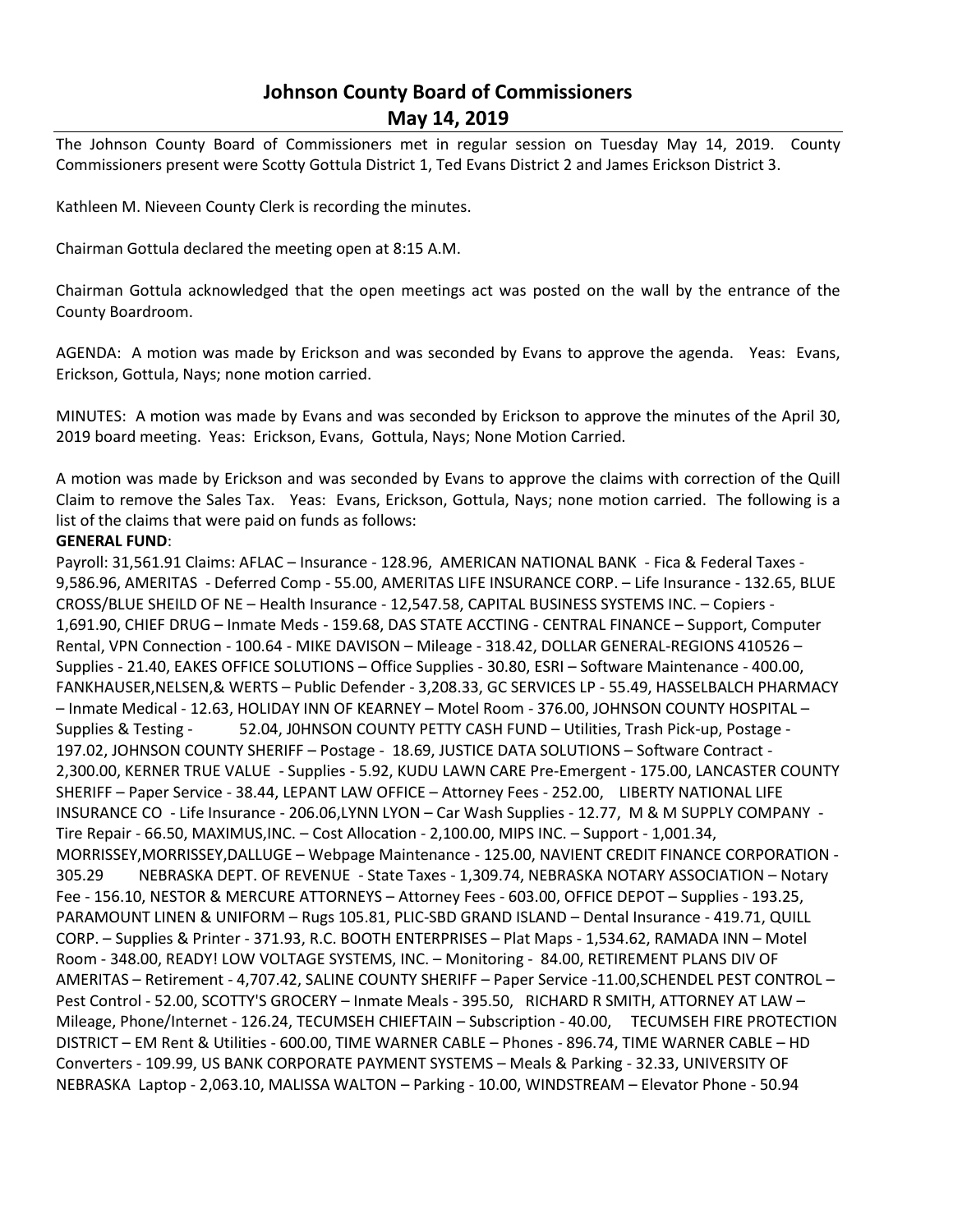#### **ROAD FUND**:

Payroll: 14,233.54 Claims: ACE IRRIGATION & MANUFACTURING – Culverts & Contracted Projects - 19,999.48, AFLAC – Insurance - 30.16,AMERICAN NATIONAL BANK – Federal Taxes - 4,277.89, AMERITAS LIFE INSURANCE CORP. – Vision Insurance - 31.92, BLUE CROSS/BLUE SHEILD OF NE – Insurance - 9,071.37, BRINKMAN BROTHERS INC. – Parts - 88.00, CARD SERVICES - Supplies - 137.64, CITYWIDE AUTOGLASS – Parts & Labor - 355.00, DIVERSIFIED DRUG TESTING, LLC - Screenings - 335.00, FIELD FORD,INC. – Parts & Lab 127.78, G & G OIL – April & May Fuel - KERNER TRUE VALUE – Supplies - 143.97, MIKE BEETHE – Oil - 27.42, NEBRASKA DEPT. OF REVENUE – State Taxes - 596.62, PARAMOUNT LINEN & UNIFORM – Rugs - 26.47, PLIC-SBD GRAND ISLAND – Dental Insurance - 232.89, RETIREMENT PLANS DIV OF AMERITAS – Retirement - 2,257.57, SENECA SANITATION – Trash Pickup - 60.00, TIM SISCO CONSTRUCTION LLC – Contracted Projects - 33,232.50, SPEERS TRUCK REPAIR LLC – Labor - 182.00, T. O. HAAS TIRE – Tires/Repairs - 434.57, TOPP'S MECHANICAL, INC. – Steel - 100.00, VILLAGE OF STERLING – Utilities - 12.00, WASHINGTON NATIONAL INS COMPANY - Insurance - 9.25 **RECORD PRESERVATION FUND:**

Claims:

MIPS INC. – Register of Deeds - 120.12

**INHERITANCE TAX FUND:**

Claims:

MARTIN MARIETTA MATERIALS – Rock, Flooding - 28,929.26, ANGELA L TINTORI – Transcript Ramos - 465.00, MORAN PLUMBING AND HEATING,LLC – Jail Repairs - 6,611.03, SASSE TRUCKING, LLC – Hauling, Flood Rock - 3,531.00

## **EMERGENCY MANAGEMENT FUND:**

Claims:

J0HNSON COUNTY PETTY CASH FUND – OPPD 911 Tower - 41.12, WINDSTREAM NEBRASKA INC – 911 Phones - 2,303.63

## **AMBULANCE SERVICE FUND:**

Claims:

EMS BILLING SERVICES – Contract Billing - 945.07, MATHESON TRI-GAS INC – Oxygen - 72.70

The Board acknowledges the Clerk of the District Court Fee Report for April, 2019

Kevin McKinney informs the board and to make sure it was ok for the use of the courtyard for the following events:

May 26, 2019 at 5:00 P.M. they will dedicate the new Veterans Memorial

June 19, 2019 the Nebraska Army National Guard 43rd Army Band will perform at 7:00 P.M. around the Veterans Memorial. The board approved both of the events.

Chuck Ebeler discussed with the board the condition of his road and the routes or the maintainers.

Highway Supt. Matt Schaardt and Kelly Kuhl Adm. Assistant were present at the meeting to discuss roads, and projects which they are working on, and summer help.

Amanda Burki Emergency Manager reviewed the Volunteer Reception Center Plan, Debris Management Program Action Plan and the Debris Management Program Master Plan. A motion was made by Evans, and was seconded by Erickson to approve all 3 plans as submitted. Yeas: Evans, Erickson, Gottula, Nays; none motion carried.

Amanda also gave the board an update on the GEO Comm. mapping, and discussed Code Red.

A motion was made by Erickson and was seconded by Evans, to approve the Lease Agreement between Tecumseh Rural Fire Protection District 1 and Johnson County, Nebraska to rent the office and storage space located in the Tecumseh Fire Hall. Yeas: Evans, Erickson, Gottula, Nays; none motion carried.